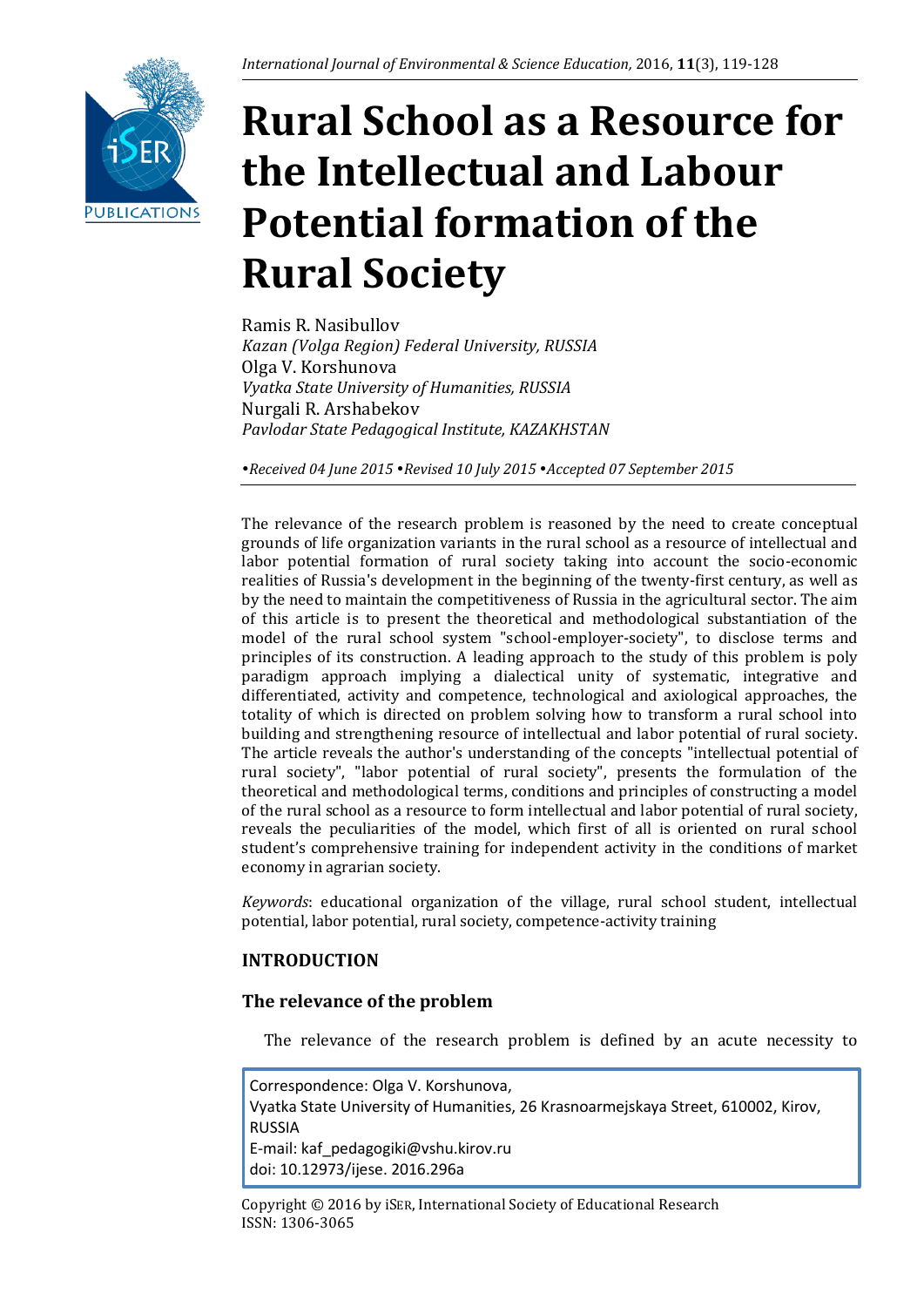organize the life of the rural school as a resource for intellectual and labor potential formation of rural society taking into account socio-economic realities of Russia's development in the beginning of the twenty-first century, as well as the need to maintain Russia's competitiveness in the agricultural sector. This is possible only in conditions of a rural school's model constructing in the system "school-employersociety", a distinctive educational component of which is the comprehensive training of a rural school student to live independently in conditions of a market economy, of life on "earth", in agrarian community (Guryanova, 2005, 2013; Yasnitskaya, 2009; Gazizova, 2009; Gayduk, 2011; Romanova & Kovalyov, 2010; Khuziakhmetov, Shafikova & Kapranova, 2015; Yusupova, Podgorecki & Markova, 2015; Zakirova, Gaysina & Zhumabaeva, 2015).

## **Research problem setting**

One of the ways to address the complex problem of intellectual and labor potential increasing of Russia rural society is building a model of rural school with a mission of the main educational component of society and defining the sociocultural factor of the rural communities' livelihoods. New rural school becomes a social institution, which forms the value attitude to the rural lifestyle, motivation for self-realization in the conditions of the village, responsibility for the reproduction of manpower for the agricultural sector, and in general for the preservation of the country's food security.

## **The essence of the notion "intellectual potential of rural society"**

Under intellectual potential of the rural social the combination and complementarity of intellectual potentials of rural society representatives is understood: children, adolescents, youth, entities of the manufacture (mainly agricultural) and social sector, individual citizens of rural settlements (pensioners, the unemployed, migrants, etc.) (Lavrentiev, 2009). Thus:

–under the rural society entity's intellectual potential the connection of potentials and trends, resources and reserves of the entity with the driving forces of intelligence, motivational and consumerism sphere and general abilities of the person and, finally, with the energetic provision of his creative productivity in the course of his or her activity is understood;

–it is believed that rural society representative's intellectual potential in the course of human development as an individual, personality, activity and personality entity in terms of specific factors of rural settlements and mostly in close cooperation with existing educational organization is formed and accumulated.

–it is taken into account that the intellectual potential represents real intellectual abilities of a person, his willingness to act, as well as his or her unrealizable intellectual property and intellectual reserves (Baigildina, 2008);

–it should be emphasized that an important point in understanding the nature of the intellectual potential of the rural society is also an aspect of consideration it as a set of theoretical knowledge, practical experience and individual abilities of employees engaged in the creation of innovations in agro-industrial enterprises and organizations, other institutions and enterprises which are not agricultural in nature taking into account using in its production activity of knowledge, information, experience of personnel management, organizational capabilities, modern information channels of organizations (Leonidova, 2012).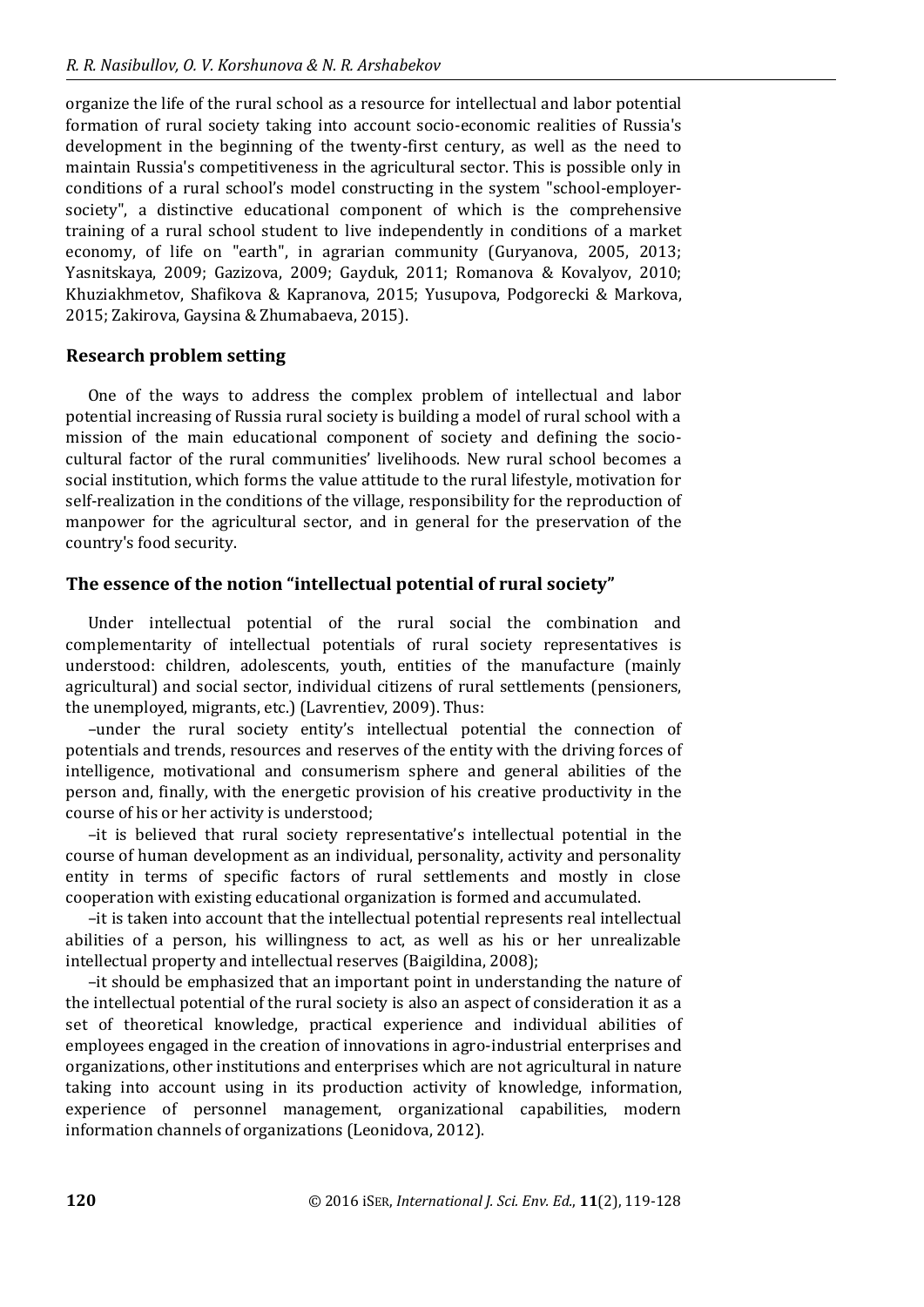#### **The essence of the notion "labor potential of rural society"**

Under the labor potential of the rural society is understood the currently available and foreseeable in future employment opportunities in this rural region, characterized by the number of its working-age population, vocational educational level, and other quality characteristics, including: physical – the effective capacity indicator, state of health; intellectual – indicator of knowledge and experience system of qualified personnel training(educational and qualification structure of labor resources); social – indicator of social, psychological and moral state of society (social environment, justice and security); technological – the indicator depends on the technical capacity of modern science-intensive technologies (Kirsanov, 2003; Nesterov, 2003; Radko, 2015).

#### **METHODOLOGICAL FRAMEWORK**

#### **Leading methodological approaches**

The leading approaches to the study of this problem are

– on the philosophical level – dialectical approach; it is important in terms of the existence of a specific and singular in general and holistic (respectively the specific features of rural schools and the socio-economic and cultural conditions of life in Russia and worldwide);

– on a scientific level – a systematic approach with elements of synergy (the livelihoods of rural schools is a complex dynamic open system, which is a subsystem of the rural society);

– concrete scientific – ideas of integrative-differential (Korshunova, 2008, 2014), activity-competence, technological, axiological approaches within the synthesis of traditional and student-centered paradigms of education;

– the idea of psycho- didactics; they are important in terms of problem solving of the learning process's intellectualization and overall intellectual development of the rural society entities;

– the theory of the formation of a viable identity in rural society (Guryanova, 2005).

#### **The main methods of theoretical research**

–comparative analysis of theoretical concepts of development and functioning of educational organizations located in rural areas;

–the synthesis of rational theoretical ideas in a system of the theoretical and methodological study - basis of the substantiation of the problem how to organize the life in the rural school as a resource to form the intellectual and labor potential of modern rural society and how to form the terms and principles of a new model of rural schools' construction;

–theoretical modeling of the new school image, the competence-based model of rural teachers; a system of monitoring the quality of education in the school;

–psychological-pedagogical experiment on approbation of the model of the rural school as a resource to form the intellectual and labor potential of a modern rural society, or according the system " school-employer-society";

–statistical methods of mathematical data processing of the multi-staged experiment.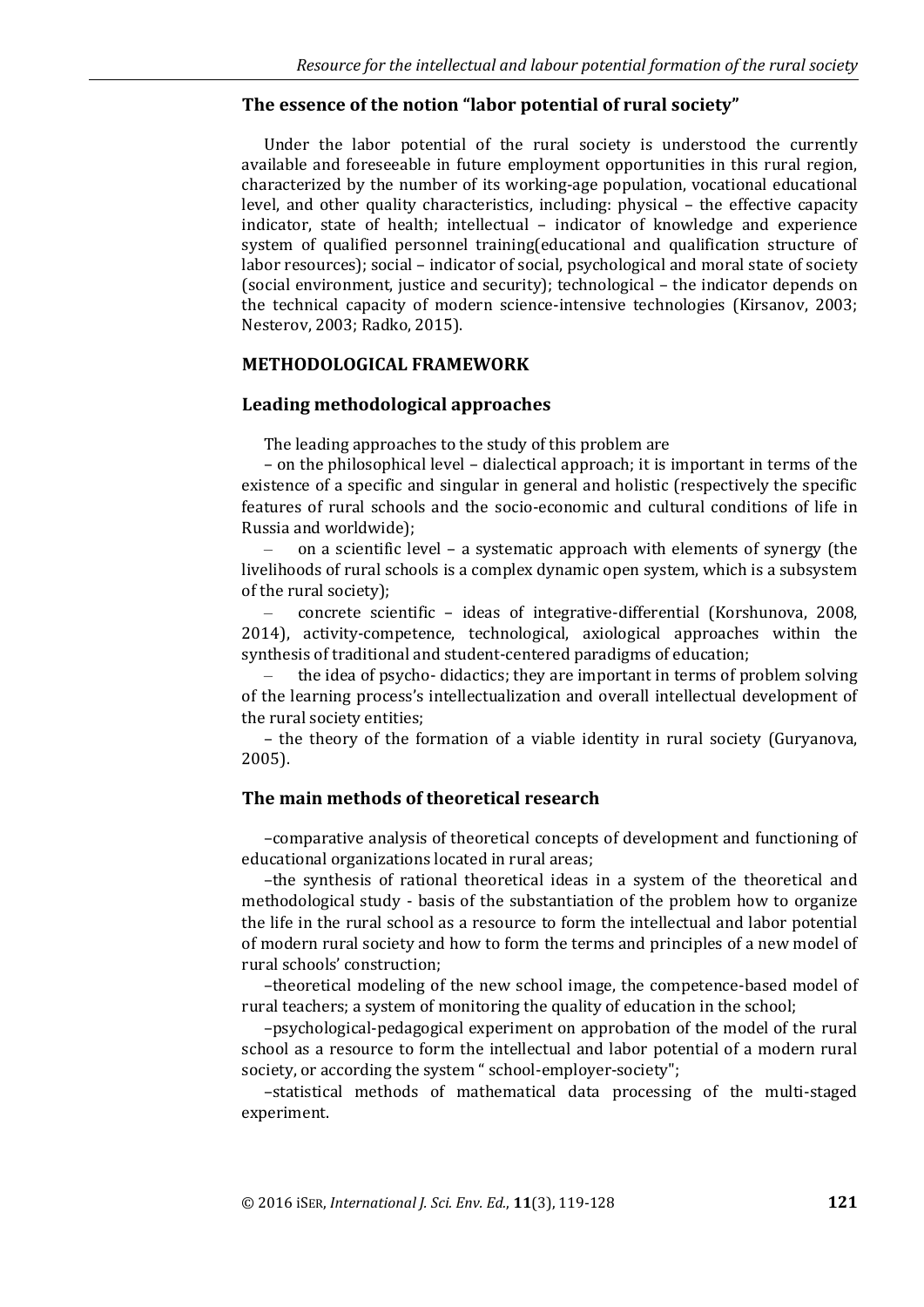The study used a combination of empirical methods: organization of experimental work in educational institutions of the village, questionnaires, observation, proxy metrical methods.

#### **RESULTS**

# **System of theoretical and methodological provisions serving as the basis of the problem justification how to organize the life in the rural school as a resource to form the intellectual and labor potential of rural society**

The livelihoods in the rural school, which is able to act as a resource to form the intellectual and labor potential of rural society, should be built in accordance with the following provisions:

– to create the intellectual capacity, the school is obliged to pay special attention to the development of the simplest mental operations of school students to provide a framework of their abstract theoretical and creative thinking, as a whole – the development of the school students' intellect, their mental labor culture;

– with the solution to this problem perfectly resonates the requirement of the FSES (federal state educational standards - 2nd generation) for a public school on the formation of four groups of universal education – personal, regulative, cognitivesymbolic and reflexive as components of the new learning results – personal, meta subject and subject;

in rural schools it is rationally to include in the curriculum the disciplines. acquainting students with the fundamentals of scientific research and project activities;

– wide use in the educational process of new information and communication technologies;

– when defining and implementing the process of personal results' development a special attention should be paid to the formation of such qualities of rural students, as independence, initiative, responsibility for the running activity, efficiency, entrepreneurship, environmental tolerance, care for nature;

– the formation of values "I", "Knowledge-Thinking" "Other (World)", "Small homeland (Fatherland)", "Earth (Nature)", "Health", "School" is considered a priority in the social education of rural students; in this direction the priority can be given to the Museum of the history of the village and Museum of pedagogical activity with the focus to form in village schoolchildren the civil identity taking into account peculiarities of homeland and status of the land owner,

– to ensure the implementation of a rural school's mission as a labor potential's resource of the rural social the priority in the process of professional orientation should be given to the presentation firstly of occupations from the agricultural cycle (or orientation), secondly to professions of psychological and sociological orientation, and only then to the world of other professions. Priority should be given to the guidance on the rule "where was born, there was useful", the formation of a belief in the values and dignity of the peasant culture and the culture of the rural intelligence;

– the school is to be the core of the socio-psychological resource of rural society, its positive stimulant for the development and continuous enrichment with new ideas, resources and entities acting in the interests and for the benefit of rural settlement.

# **Principles of rural school's model construction as a resource of intellectual and labor potential of rural society**

Principles of rural school's model construction as a resource of intellectual and labor potential of rural society are the following: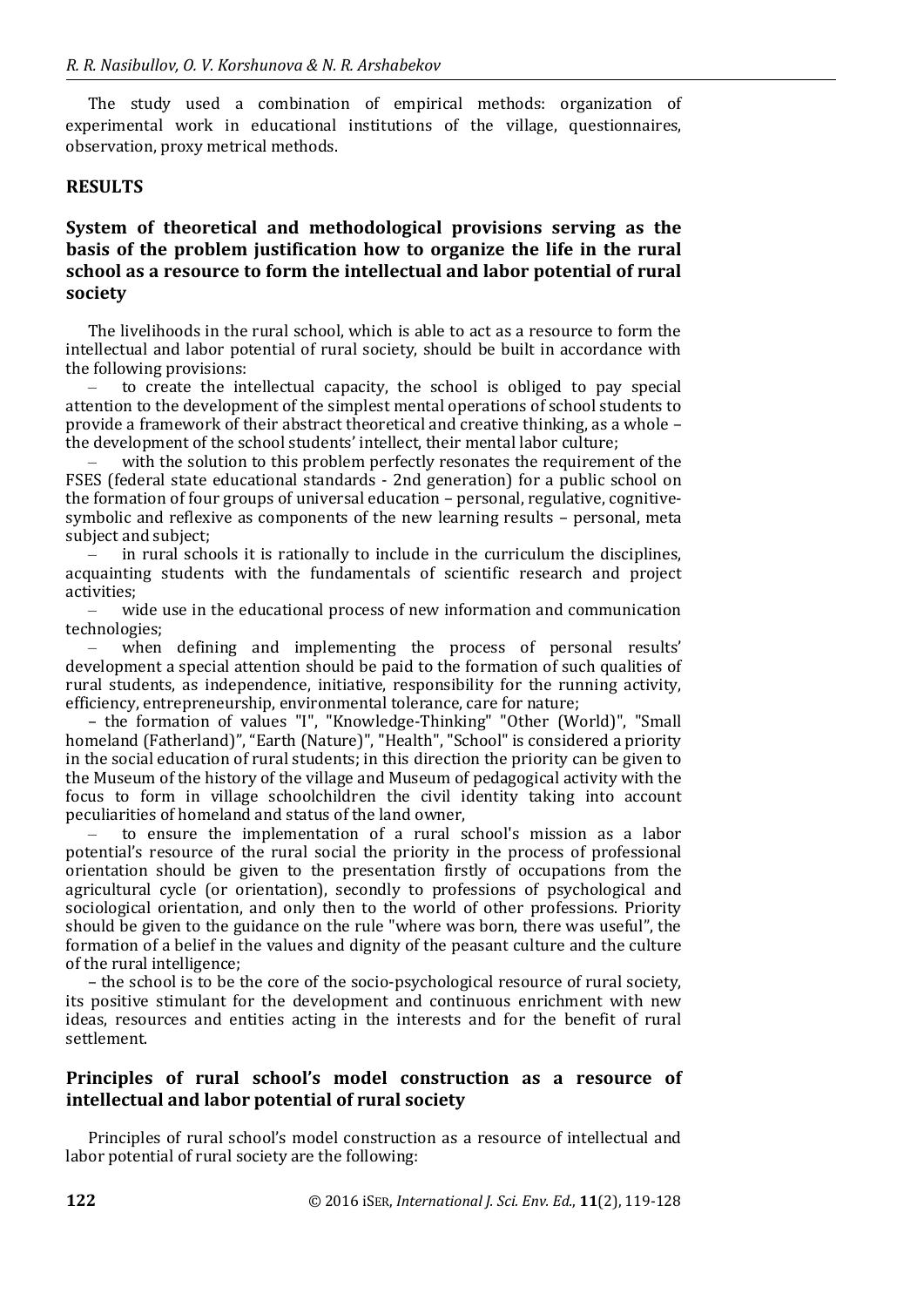– pedagogization of main socializing factor for the rural school student (it is a rural settlement, and its core – socio-pedagogical resource of the village. Pedagogization is understood as: a) the readiness of any society institution to act as a pedagogical managerial entity in relation to the position in the rural school student; b) being equipped of pedagogical managerial entity with the system of psychological and pedagogical knowledge; c) the ability of the rural society's representatives to act in accordance with the requirements of the teaching ethics and the principle of humanity and tolerance);

–the establishment of a system of social education in a rural school, focused on close interaction with the surrounding society and its socializing institutions with the support in the form of Museum of pedagogical activity on the basis of the school's Museum of the village history (it is necessary to develop the concept of the Museum of the history of the village of new type);

– the specific valuable content of education in a rural school (the formation of values "I", "Knowledge-Thinking" "Other (World)", "Small homeland (Fatherland)", "Agricultural sphere", "Land (Nature)", "Health", "School");

– self-education promotion for all categories of students as a factor to create the intellectual potential of rural society (education's peculiarities in rural educational organization, subject-systematic and integrative-differential as well as psychological - didactic and technological approaches to teaching in a rural school; development of additional education's system);

– the creation of socio-psychological climate of a rural school as a factor of psychological and pedagogical support of a rural school student and the formation of his or her readiness for self-realization in the conditions of the village (aimed at reducing of migration sentiments of rural graduates);

– creation of a specific system of professional orientation for rural students with the priorities for agricultural and psychological-pedagogical profession, ensuring the development and continuous "feeding" of complementary unity of intellectual and labor resources in rural society;

– increasing of professional-pedagogical culture level of rural teachers in the aspects of social pedagogy, psychology - didactics with priority on the development of students' intellectual abilities, ethnological pedagogics (creating of augmented and enriched by the school component the competence model for rural teacher's activity in accordance with the professional standard of the teacher);

– development of creativity and innovative potential in all areas of life in educational organization of rural settlement (the principle is necessary from the point of view of one of the approaches to understanding the essence of the intellectual potential, defined as the readiness to use intelligent systems and person's abilities with the aim to create a new product of culture – ideal or material).

A complete graphic image of the rural school's model as a resource of intellectual and labor potential of rural society **(Figure 1)**

Figure 1 depicts the relationship and interdependence of the major components of society rural settlement. The basis is the socio-pedagogical, intellectual and labor resources of the village (all the social and industrial entities of settlement with their individual intellectual and physical characteristics). The natural environment is the surrounding nature, which largely determines the state of the labor resource of the village. Educational organization of rural settlement is the formation center of the intellectual resource of rural society, binding together all the structural components of the multifaceted resource of the village. The school delivers its graduates for educational organizations of higher education to train them for professions that are in demand of a particular rural society and manufacture. A decisive role in the livelihoods of rural schools as a systemic factor in the formation of intellectual and human resources of rural society belongs to a teacher in rural schools. That is why Figure 1 contains a detailed consideration of the components of pedagogical culture. In addition, Figure 1 reflects eight principles of the rural school model in the system "school-employer-society".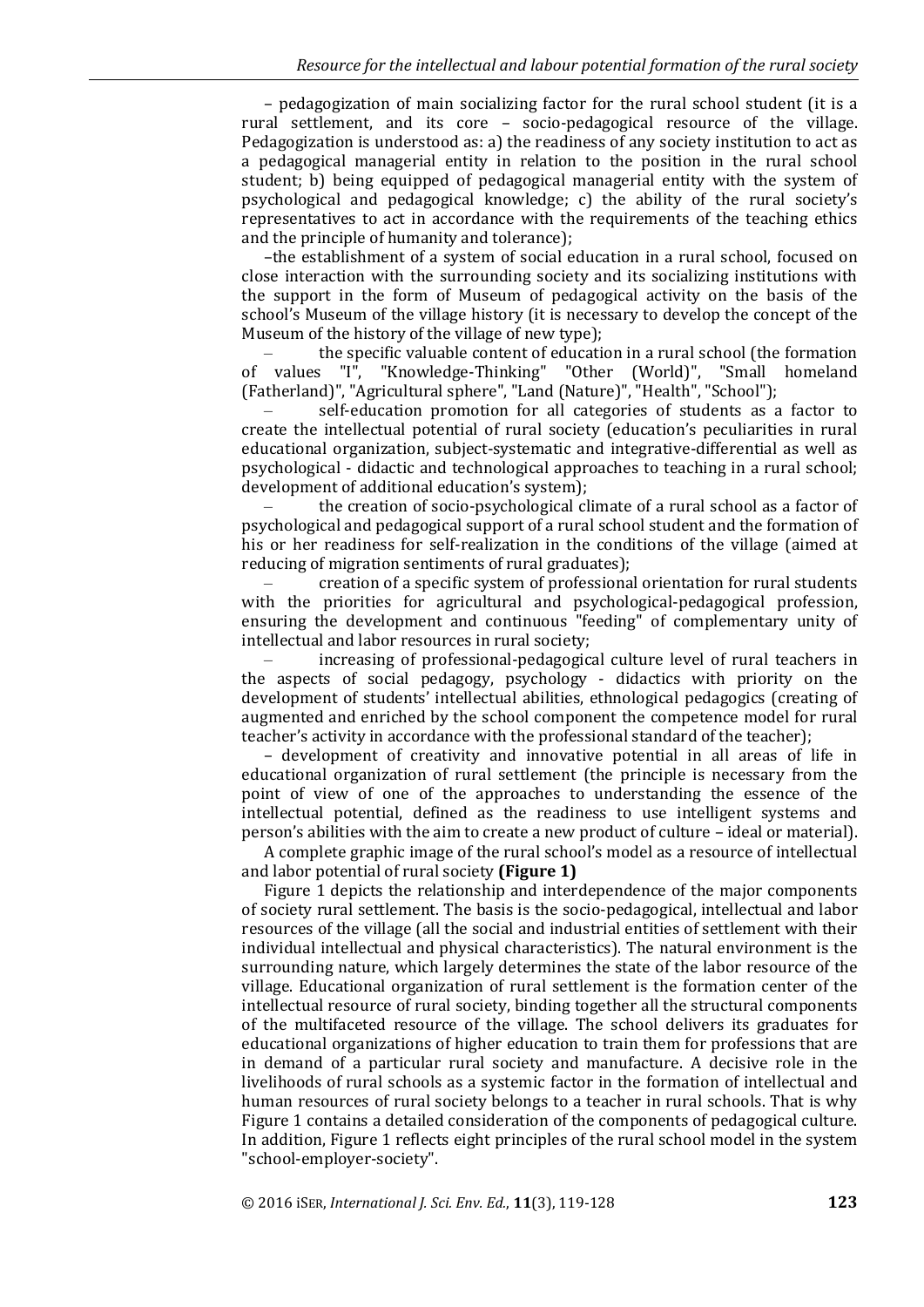

**Figure 1.** The model of the rural school as a resource of intellectual and labor potential of rural society

# **Elements of system for scientific and methodological support of the livelihoods in rural schools as a resource to form the intellectual and labor potential of rural society**

–The model of formation and development of rural school teacher's professional competence (Figure 2). Model at the first approximation can be chosen as alternative variant along with key cultural and basic professional competences of students of higher professional education for the formation of a specific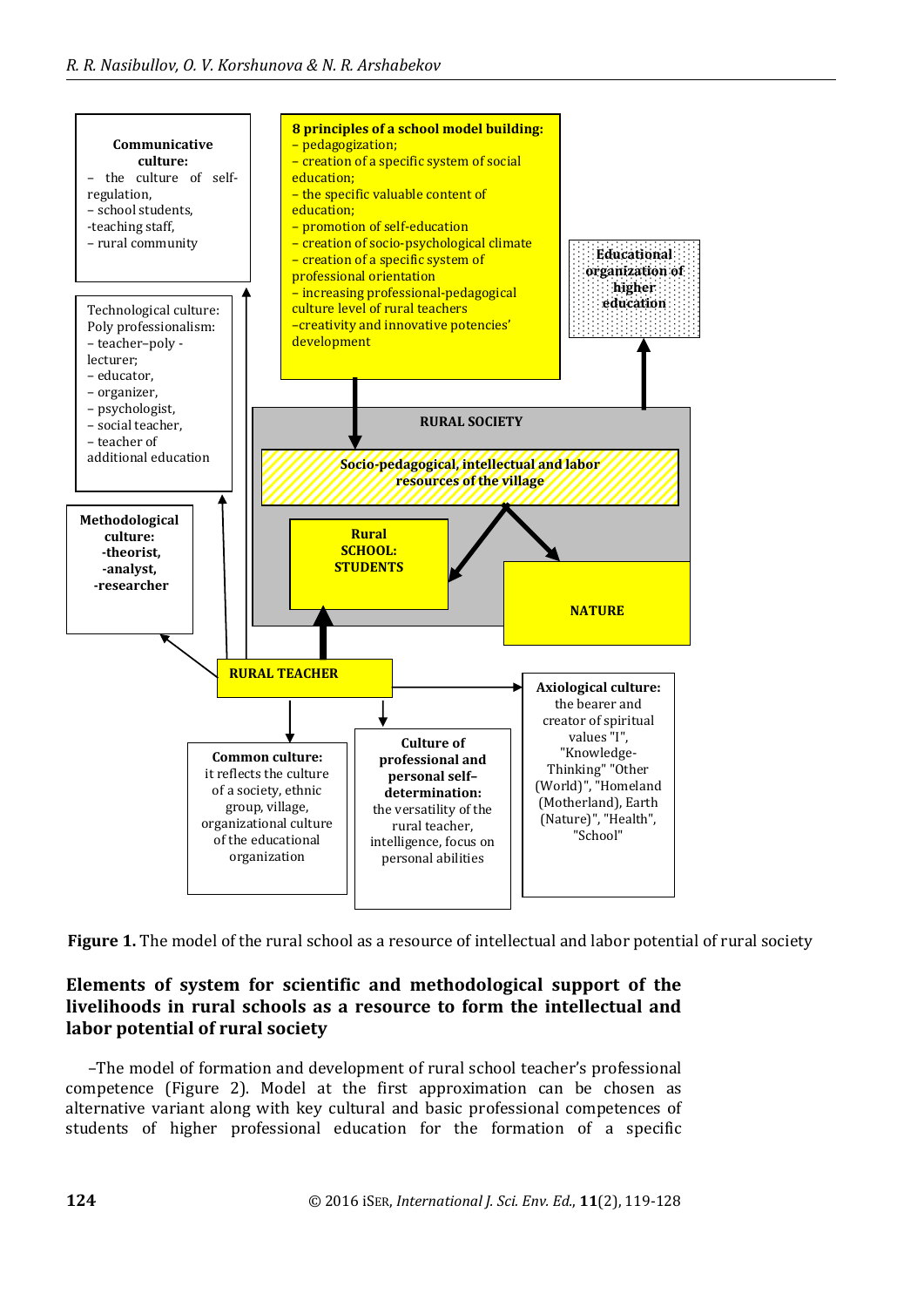components' group of holistic professional competence of the rural school teacher (Korshunova, 2015):

–the ability to organize the educational process taking into account the characteristic features of rural schools and the surrounding society;

–the ability to adapt modern technologies and teaching methods to the unique characteristics of rural schools.

–monitoring model as a necessary condition to achieve educational results in rural schools (Figure 3) (Danjushenkov, 2014).



**Figure 2.** The model of formation and development of rural teachers' professional competence

© 2016 iSER, *International J. Sci. Env. Ed.*, **11**(3), 119-128 **125**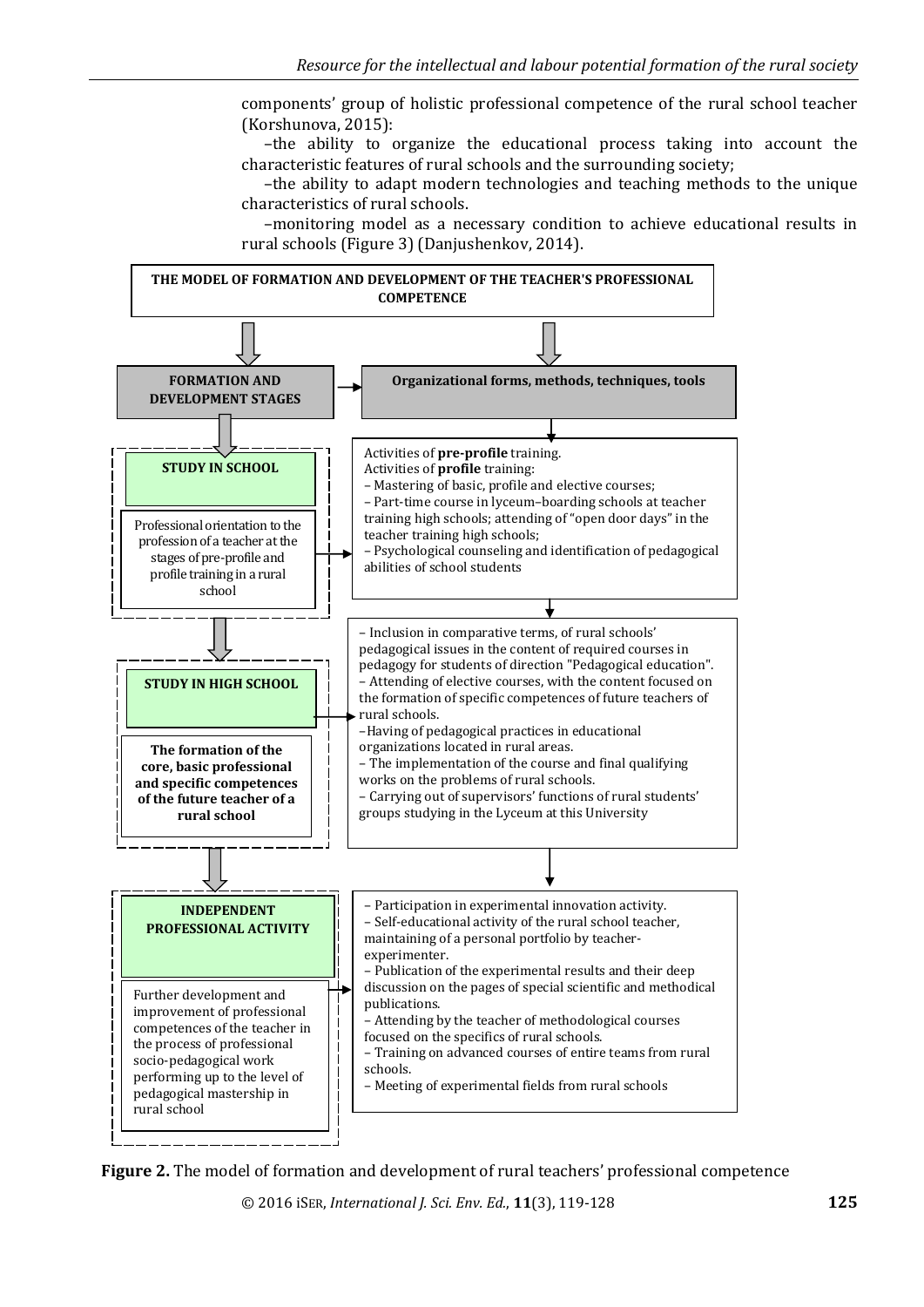

**Figure 3.** The model of socio-pedagogical monitoring in a rural school

Figure 2. simulates the process of rural school teacher's development of new formation to implement the mission of rural school students' preparation as intellectual and human resources for rural society. It is important to prepare even from the very school desk the teachers who are able by personal example to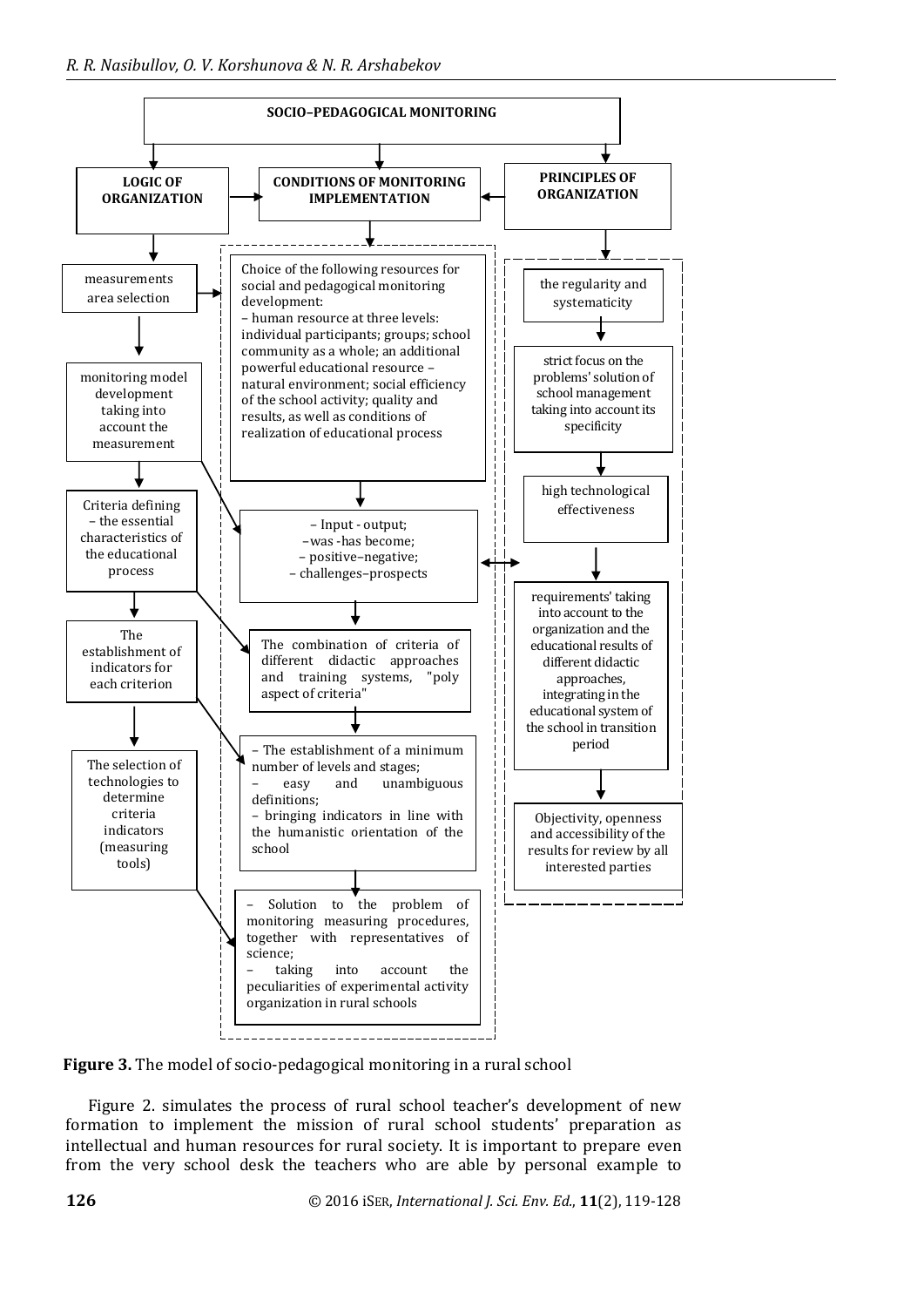convince the rural school student in opportunities of worthy fulfillment of selfrealization in terms of his or her native village, demonstrating the specific value preferences ("Homeland (Motherland), Earth (Nature)") in a private life activity.

Typically, such a teacher could become only person from a native resident of the village.

Modern quality education, including in rural schools, is impossible without analysis of management information, which is provided by monitoring of the functioning of the educational organization. In this regard, we propose the logic, conditions and principles how to organize the social and pedagogical monitoring in a rural school (Fig. 3) in the aspect of realization of its mission of intellectual and labor potential resource formation in rural society based on socio-economic realities of Russia development in XXI century.

#### **DISCUSSIONS**

With the constant dynamics of educational organizations' number in Russia, the share of rural schools among them remains rather high. One cannot but agree with the idea (Guryanova, 2004; Yasnitskaya, 2009) that the rural school is not temporary, but permanent category in the Russian system of education due to geographical and demographic peculiarities of Russia. It follows that a sense of social responsibility for the fate of each pupil, for the future of the Russian village (and, hence, agricultural sphere) should be a criterion in determining the prospects including small rural schools. We are deeply convinced that today to organize the life activity of a rural school is possible in such way that it would be as a resource of the intellectual and labor potential formation of rural society taking into account the socio-economic realities of Russia's development in the early twenty-first century, the need to ensure the competitiveness of Russia in the sphere of agricultural manufacture. The main mission of the modern rural school is help to the future citizen, who is born on the rural land, not to lose their roots and be its support.

#### **CONCLUSION**

In the article the model of a rural school with an emphasis on the formation of valuable attitude to nature, labor the land, responsibility for the fate of the homeland and strengthening the position of agriculture complex in the economy of the country is justified. The life activity of the educational organization is constructed in compliance with eight socio-pedagogical principles presented in the text. The mission of the rural school as a resource of the intellectual and labor potential formation of rural society cannot be realized without the teachers of the new format with the specific components of professional culture and beginning their professional career while their own learning in a rural school. An important component of school model is served by a socio-pedagogical monitoring, allowing to judge about the efficiency of the implementation of the above mentioned educational mission of the educational organization.

#### **ACKNOWLEDGMENTS**

The work is performed according to the Russian Government Program of Competitive Growth of Kazan Federal University

#### **REFERENCES**

Baygildina, Z. F. (2008). The creative potential of the individual. *Bulletin of Bashkir University, 13(3),* 693-696.

© 2016 iSER, *International J. Sci. Env. Ed.*, **11**(3), 119-128 **127**